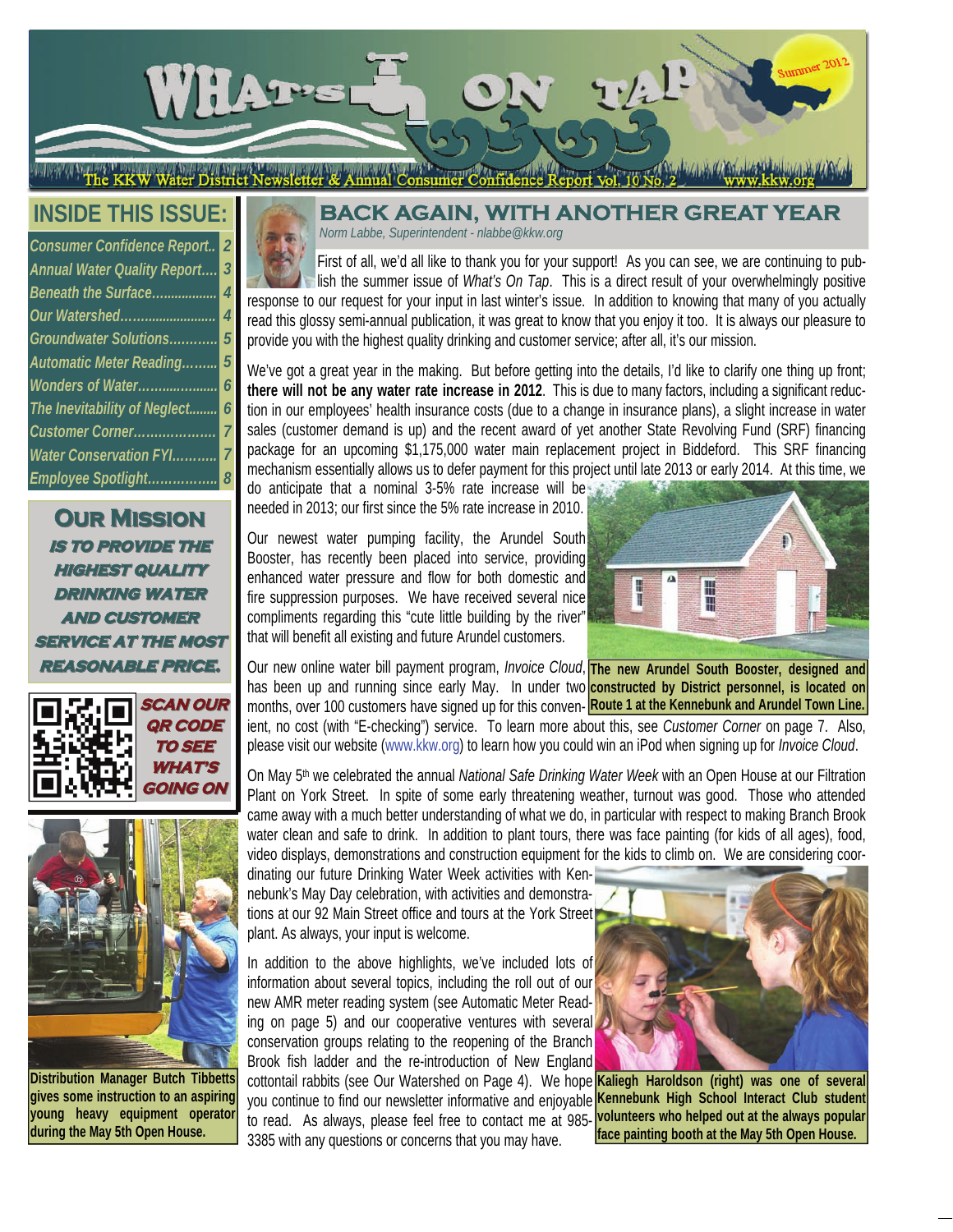# **Consumer Confidence Report - Drinking Water Information**

### **CONGRATULATIONS! YOUR DRINKING WATER EXCEEDS ALL FEDERAL/STATE PRIMARY DRINKING WATER REGULATIONS.**

This drinking water quality report contains important information about your water, what it contains and the treatment process used to make it safe. Since its incorporation in 1921, the Kennebunk, Kennebunkport & Wells Water District (KKWWD) has considered water quality of primary importance. We vigilantly monitor and safeguard our water supplies and our highly trained and State licensed Water System Operators strive to provide our customers with drinking water that surpasses State and Federal standards for safety and quality. We are pleased to report that your drinking water continued to meet all drinking water quality requirements in 2011. Here's to your health!

## **SOURCE WATER ASSESSMENT**

The sources of drinking water (both tap and bottled water) include rivers, lakes, streams, ponds, springs and wells. As water travels over the surface of the land or through the ground, it dissolves naturally occurring minerals and radioactive materials and can pick up substances resulting from human or animal activity. Contaminants that may be present in source water include:

- **Microbial contaminants,** such as viruses and bacteria, which may come from sewage treatment plants, septic systems, agricultural livestock operations and wildlife.
- **Inorganic contaminants,** such as salts and metals, which can be naturally occurring or result from urban stormwater runoff, industrial or domestic wastewater discharges, oil and gas production, mining or farming.
- **Pesticides and herbicides,** which may come from a variety of sources such as agriculture, urban stormwater runoff and residential uses.
- **Organic chemical contaminants,** including synthetic and volatile organic chemicals, that are by-products of industrial processes and petroleum production, and can also come from gas stations, urban storm water runoff, agricultural applications and septic systems.
- **Radioactive contaminants,** that can be naturally occurring or be the result of oil and gas production and mining activities.

Some people may be more vulnerable to contaminants in drinking water than the general population. Immuno-compromised persons such as persons with cancer undergoing chemotherapy, persons who have undergone organ transplants, people with HIV/AIDS or other immune system disorders, some elderly and infants can be particularly at risk from infections. These people should seek advice about drinking water from their health care providers. EPA/CDC guidelines on appropriate means to lessen the risk of infection by Cryptosporidium and other microbial contaminants are available from the Safe Drinking Water Hotline (1-800-426-4791).

If present, elevated levels of lead can cause serious health problems, especially for pregnant women and young children. Lead in drinking water is primarily from materials and components associated with service lines and private plumbing. KKWWD is responsible for providing high quality drinking water, but cannot control the variety of materials used in private plumbing components. When your water has been sitting for several hours, you can minimize the potential for lead exposure by flushing your tap for 30 seconds to 2 minutes before using water for drinking or cooking. If you are concerned about lead in your water, you may wish to have your water tested. Information on lead in drinking water, testing methods, and steps you can take to minimize exposure is available from the Safe Drinking Water Hotline or at http://www.epa.gov/safewater/lead.

The Maine Drinking Water Program (DWP) has evaluated all public water supplies as part of the Source Water Assessment Program (SWAP). The assessments include geology, hydrology, land uses, water testing information, and the extent of land ownership or protection by local ordinances to see how

likely our drinking water source is to being contaminated by human activities in the future. Assessment results are available at public water suppliers, town offices and the DWP. For more information about the SWAP, please contact the DWP at (207) 287-2070.

## **WATER SOURCES**

KKWWD utilizes both high quality surface water and groundwater as supply sources. Surface water is obtained exclusively from Branch Brook, a largely spring-fed, naturally flowing water body that originates in Sanford and forms the town line between Kennebunk and Wells. In addition to Branch Brook, KKWWD obtains groundwater from its three naturally developed gravel well sites. The KKWWD also maintains mutual-aid system interconnection agreements with the Biddeford-Saco Water Company and the York Water District.

Protection of the Branch Brook watershed and well sites remains a top priority. The KKWWD continues to purchase property, seek conservation easements and work with local officials to develop ordinances within the watershed and wellhead protection zones as opportunities arise. You can help too. Please be careful as you live, work and play to limit what goes onto the ground, into storm drains, tributaries and surface waters to help preserve the water quality and the diverse ecosystems it supports. If you witness illegal or suspicious activity within the Branch Brook watershed or at the well sites, please report it immediately by calling the KKWWD at 207-985-2362 or notify the Police at 911.

### **WATER QUALITY MONITORING/REPORTING**

#### **VIOLATIONS**: **No water quality violations were issued in 2011**.

**WAIVER INFORMATION**: In 2011, KKWWD was granted a 'Synthetic Organics Waiver.' This is a three year exemption from the monitoring and reporting requirements for the following industrial chemicals: *HERBICIDES, CARBAMATE, PESTICIDES, TOXAPHENE/CHLORDANE/PCB* and *SEMIVOLATILE ORGANICS.* This waiver was granted due to the absence of these potential sources of contamination within a half mile radius of the water source.

### **TREATMENT PROCESS**

**SURFACE WATER** from Branch Brook flows into our Filtration Plant where multiple processes are used to remove particles and microorganisms. The first process is COAGULATION, where chemicals (primarily food-grade alum) are added, causing particles to destabilize and attract to each other. Then FLOCCULATION occurs in mixing chambers where the small particles combine into larger particles called floc. Next, CLARIFICATION occurs in the settling basins where the heavier floc particles settle out. Chlorine dioxide (see Note 1) is then introduced for PRIMARY DISINFECTION. The FILTRATION process follows where clarified water passes through dual media filters (sand and anthracite) to remove any remaining floc particles. Finished water chemistry is then optimized for CORROSION CONTROL & SEQUESTRATION using ortho-poly phosphates, FLUORIDATION (see Note 2), and SECONDARY DISINFECTION with free chlorine prior to being pumped into our distribution system where over 212 miles of transmission and distribution system water mains and seven storage tanks distribute water to our customers.

**GROUNDWATER** from our three well sites (six wells) is pumped to our Pumping, Treatment and Recycling (PTR) Facility where the water chemistry is optimized for CORROSION CONTROL & SEQUESTRATION with ortho-poly phosphates, FLUORIDATION, and DISINFECTION with free chlorine before being pumped directly into the distribution system at the same entry point as surface water.

#### Notes:

1.) The District began using chlorine dioxide for primary disinfection in place of free chlorine in March 2011.

2.) The optimal level of fluoride in drinking water was reduced from 1.2 to 0.7ppm by the Maine Drinking Water Program as of February 29, 2012.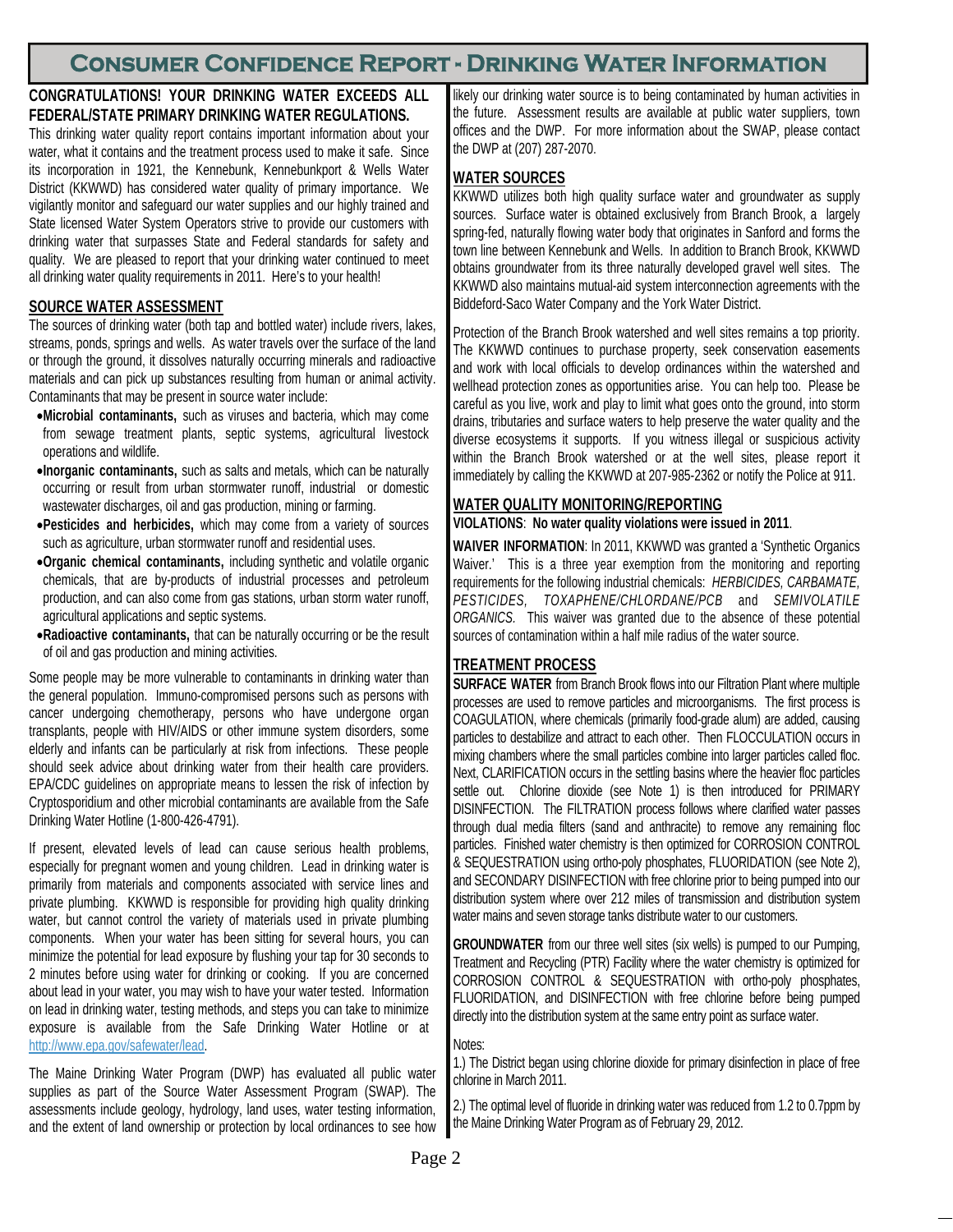## 2011 ANNUAL WATER QUALITY REPORT FOR PWSID# ME0090760

| <b>Contaminant</b>                           | Date                     | Result                                              | <b>MCL</b>   | <b>MCLG</b>           | Source/Comments                                                                                                           |  |  |
|----------------------------------------------|--------------------------|-----------------------------------------------------|--------------|-----------------------|---------------------------------------------------------------------------------------------------------------------------|--|--|
| Microbiological                              |                          |                                                     |              |                       |                                                                                                                           |  |  |
| COLIFORM (TCR)(1)                            | 2011                     | 0 pos                                               | 1 pos or 5%  | 0 <sub>p</sub>        | Naturally present in the environment.                                                                                     |  |  |
| Inorganics                                   |                          |                                                     |              |                       |                                                                                                                           |  |  |
| <b>BARIUM</b>                                | 7/26/2011                | $0.0081$ ppm                                        | 2 ppm        | 2 ppm                 | Discharge of drilling wastes. Discharge from metal<br>refineries. Erosion of natural deposits.                            |  |  |
| COPPER 90th Value(4)                         | $1/1/11$ -<br>12/31/2011 | $0.23$ ppm                                          | $AL=1.3$ ppm | $1.3$ ppm             | Corrosion of household plumbing.                                                                                          |  |  |
| <b>FLUORIDE(3)</b>                           | 1/4/2011                 | $1.3$ ppm                                           | 4 ppm        | 4 ppm                 | Erosion of natural deposits. Water additive which promotes<br>strong teeth. Discharge from fertilizer/aluminum factories. |  |  |
| LEAD 90th % VALUE (4)                        | $1/1/11$ -<br>12/31/2013 | 8 ppb                                               | $AL=15$ ppb  | $0$ ppb               | Corrosion of household plumbing systems.                                                                                  |  |  |
| Radionuclides                                |                          |                                                     |              |                       |                                                                                                                           |  |  |
| RADIUM-228                                   | 8/30/2011                | $1.1$ pCi/l                                         | $5$ pCi/l    | $0$ pCi/l             | Erosion of natural deposits.                                                                                              |  |  |
| <b>URANIUM-238 (7)</b>                       | 7/6/2011                 | $1.0$ ppb                                           | 30 ppb       | $0$ ppb               | Erosion of natural products.                                                                                              |  |  |
| Disinfectants and Disinfection By-Products   |                          |                                                     |              |                       |                                                                                                                           |  |  |
| <b>TOTAL HALOACETIC</b><br>$ACID$ (HAA5)(9)  | RAA ('11)                | $18.0$ ppb<br>Range (4.8-40.0 ppb)                  | 60 ppb       | $0$ ppb               | By-product of drinking water chlorination.                                                                                |  |  |
| <b>TOTAL TRIHALO-</b><br>METHANES (TTHM) (9) | RAA ('11)                | 20.0 ppb<br>Range (2.7-66.4 ppb)                    | 80 ppb       | $0$ ppb               | By-product of drinking water chlorination.                                                                                |  |  |
| <b>CHLORINE RESIDUAL</b>                     | RAA ('11)                | $1.8$ ppm                                           |              |                       | MRDL=4 ppm MRDLG=4 ppm By-product of drinking water chlorination.                                                         |  |  |
| Range (0.7-2.7 ppm-PLANT; 1.2-3.3 ppm-PTR)   |                          |                                                     |              |                       |                                                                                                                           |  |  |
| <b>TURBIDITY LEVELS</b>                      |                          | 12/11/2011 0.26 ntu (WTP) 0.3 ntu in 95% of samples |              |                       | Soil runoff. Average turbidity was 0.08 ntu (WTP) and 0.09 ntu                                                            |  |  |
| (highest levels recorded)                    |                          | 0.41 ntu (PTR)                                      |              | 1.0 ntu maximum limit | (PTR). Trapped air generated one false high reading at PTR.                                                               |  |  |

#### **Definitions:**

-M CL = M aximum Contaminant Level: The highest level of a contaminant that is allowed in drinking water.

-M CLG = M aximum Contaminant Level Goal: The level of a contaminant in drinking water below which there is no known or expected risk to health.

-RAA - Running Annual Average: The average of all monthly or quarterly samples for the last year at all sample locations.

-AL = Action Level: The concentration of a contaminant that, if exceeded, triggers treatment or other requirements that a water system must follow.

-M R DL = M aximum Residual Disinfectant Level: The highest level of a disinfectant allowed in drinking water. There is convincing evidence that the

ad dition of a disinfectant is necessary for the control of microbial contaminants.

-M R DLG = M aximum Residual Disinfectant Level Goal: The level of a drinking water disinfectant below which there is no known or expected risk to health.

M RDLGs do not reflect the benefits of the use of disinfectants to control microbial contaminants.

-TT = Treatment Technique: A required process intended to reduce the level of a contaminant in drinking water.

#### **Units:**

ppm = parts per million or milligrams per liter (mg/L); pos = positive samples; ntu = nephelometric units; MFL = million fibers per liter ppb = parts per billion or micrograms per liter (µg/L); pC i/L = picocuries per liter (a measure of radioactivity).

#### **Notes:**

- 1) Total Coliform Bacteria: Reported as the highest monthly number of positive samples, for water systems that take less than 40 samples per month.
- 2) A rsenic: The U.S. EPA adopted the new MCL standard in October 2001. Water systems must meet this standard by January 2006.
- 3) Fluoride: Fluoride levels must be maintained between 1-2 ppm, for those water systems that fluoridate.
- 4) Lead/Copper: Action Levels (AL) are measured at the customer's tap. 90% of the tests must be equal to or below the Action Level.
- 5) Nitrate: Nitrate in drinking water at levels above 10 ppm is a health risk for infants of less than six months of age. High nitrate levels in drinking water can cause blue baby syndrome. Nitrate levels may rise quickly for short periods of time because of rainfall or agricultural activity. If you are caring for an inf ant, you should ask ad vice from your health care provider.
- 6) Gross Alpha: Action level over 5 pCi/l requires testing for Radium. Action level over 15 pCi/l requires testing for Radon and Uranium.
- 7) Uranium: The U.S. EPA adopted the new MCL standard of 30 ppb in December 2000. Water systems must meet this standard after December 2003.
- 8) Radon: The State of M aine adopted a M aximum Exposure Guideline (MEG) for Radon in drinking water at 4000 pCi/l, effective 1/1/07. If Radon exceeds the M EG in drinking water, treatment is recommended. It is also advisable to test indoor air for Radon. The U.S. EPA is proposing setting federal st and ards for Radon in public drinking water.
- 9) TTHM/HAA5: Total Trihalomethanes and Haloacetic Acids are formed as a by-product of drinking water chlorination. This chemical reaction occurs when chlorine combines with naturally occurring organic matter in water.

## All other regulated drinking water contaminants were below detection levels - NO VIOLATIONS WERE ISSUED IN 2011.

**PLEASE CALL US AT 985‐2362 W ITH ANY WATER QUALITY QUESTION S YOU MAY HAVE.**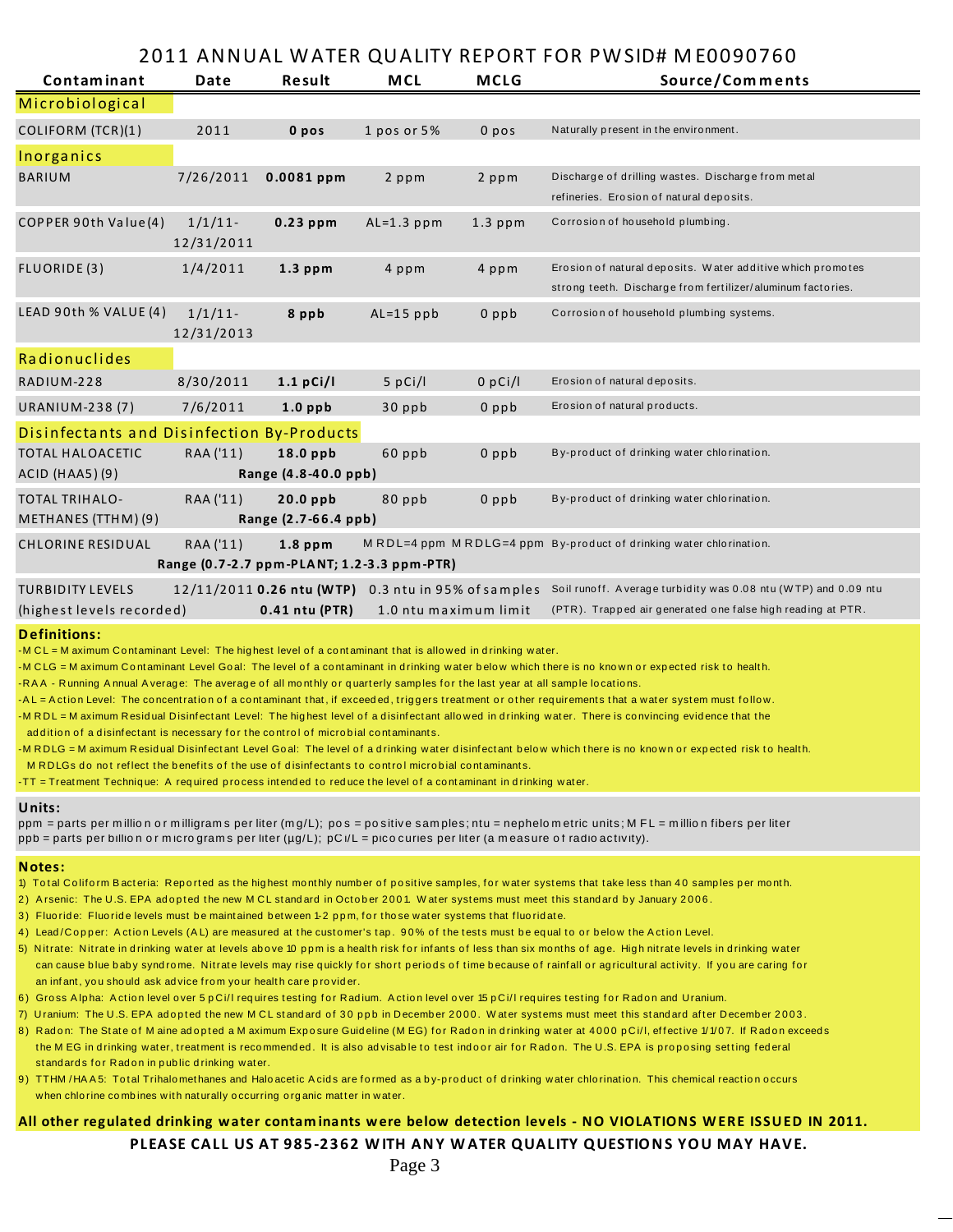

# **BENEATH THE SURFACE - ok, it's buried - now what?**

*Don Gobeil, Technical Services Director - dgobeil@kkw.org*

There's a slogan used in jest around here to the effect that *"we bury our mistakes".* It sounds cute, but it would be more accurate to say, *"we bury our successes and exhume our mistakes".* The concept being that if we do our jobs properly, once a water main is installed and buried, we will never see it again. If poor workmanship or material defects result in a 'mistake' being buried, it invariably results in digging the

**Did you know………..that Utah State University (USU) recently concluded a 12-month study of 188 water utilities with 117,603 miles of distribution mains (Water Main Break Rates in the USA and Canada - April 2012).** 

**The study revealed an average of 11.0 main breaks for every 100 miles of main in service. By comparison, the KKWWD experienced only 2.9 main breaks per 100 miles during the same period. The USU study also revealed that PVC pipe had the lowest failure rate followed closely by ductile iron (DI). The vast majority of all new pipe installed by the KKWWD is either PVC or DI. The entire USU study can be viewed at www.usu.edu/ust/index.cfm** 

line up again to rectify the problem. Obviously, a result that adds cost and frustration to any project. So, if we routinely bury our successes, does that represent the end of that particular project? Hardly.

Once a main is installed and placed into service, it represents the beginning of an expected 100-year operational life. Maximizing the lifetime benefit of the substantial capital investment associated with every new underground facility requires a significant commitment to "behind the scenes" organizational systems here at the District offices. While it is always easy to impress folks with dramatic construction photos of big equipment doing big work, it is not nearly as engaging to outsiders to be presented with information on file folders, filing cabinets or computer database systems.

The KKWWD distribution system currently totals 210 miles of water mains representing a replacement value of over \$170,000,000 (yes, that's a lot of zeros). Over the 115 year history of our utility, those 210 miles of pipe were pieced together as the result of over 3,000 individual construction projects. Each project is unique and can include everything from a small water main extension of a few feet on a dead end street, to major large diameter pipelines that are miles in length and encounter every conceivable site condition including marshes, rivers, harbors, and solid ledge.

While every project is different, they all share the same need when it comes to setting up long term record storage and data retrieval systems. Files typically contain critical information on project costs, correspondence, pre-and post-construction maps and drawings, photos, material catalogues or any other information that is pertinent to that particular installation. Along with that, associated information can include origi-

nal easements and deeds, or other legally binding documents and memorandums. Unless we have a capability to quickly access specific project information, we cannot maximize the value of that asset, or provide relevant system data to the general public, town and state officials, engineering

*Continued on page 7……………..*



## **Our Watershed, Our Friends and Our Neighbors**

*Greg Pargellis, Chief Operator - gpargellis@kkw.org*

One of the best parts of managing the Branch Brook watershed is being able to meet like-minded neighbors who care about clean water, conservation and the environment. We have always been on good terms with such fine groups as the Sanford Seacoast Regional Airport, The Nature Conservancy, the Kennebunk Land Trust, the Wells Reserve and the Department of Inland Fisheries & Wildlife. It is exciting to meet a new "neighbor" and pair up again with old friends.

A new friend and a new project being reviewed relates to the restoration of the New England Cottontail (NEC) rabbits. Owning over 2,000 acres of land in a highly desirable location for this pursuit, we have begun working closely with the NEC group to see if this might be a mutually beneficial

project. Another exciting project with an old friend, the Wells **Reserve, is the restoration of the fish ladder on the** Branch Brook dam at the Filtration Plant. Built in 1956 and operstudied to determine if a better design is available for the re-

We have also been talking with another old friend, The Nature Conservancy, about renewing our efforts to seal off the western portion of the watershed to land-damaging ATV traffic.  $\blacksquare$  ATV use has been on the increase and unfortunately, all it takes is a few over-zealous riders to cause the lion's share of damage which leads to serious soil erosion.



As always, we are continuing planned timber harvests in accordance with best management practices, as well as stepping up various testing of our source waters. We are fine tuning the testing that has been done for decades in an attempt to better locate the sources of various undesirable indicators such as organics. Increased organic loading in the source water from soil erosion is becoming a larger problem, and we are planning our attack to mitigate and turn back the clock on this issue. Additionally, our major pumping wells are located in the Merriland and Kennebunk River watersheds on either side of Branch Brook's watershed, so we're looking forward to increased monitoring of those areas in the future as well. It continues to be a pleasure to work with the various, good "friends and neighbors of the watershed", and we look forward to many more years of our mutually beneficial partnerships. It's been great for me personally to work and collaborate with such wonderful people to help protect our resources.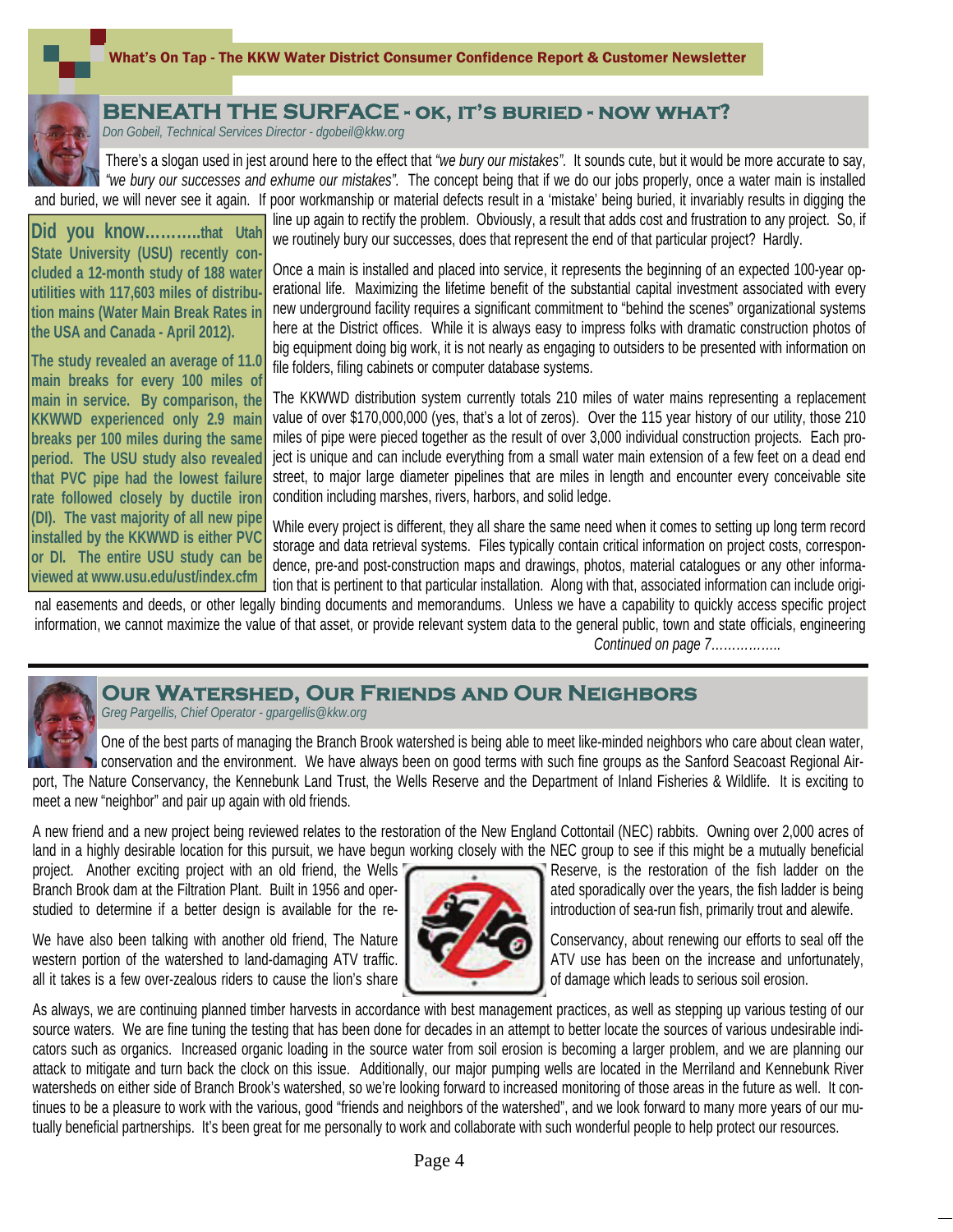

## **Groundwater - solution to growing demand, tight budgets**  *Rob Weymouth, Facilities Manager - rweymouth@kkw.org*

As the need for additional and more economical water increases, the District is using more and more groundwater to meet those needs. How we get that water out of the ground is more complex than one might realize, so let's take a look at how we accomplish that.

Once a suitable well site is located (that's a full article in itself), a large cable-tool well drilling machine is brought in and set up to drive (literally pound) the well casing into the ground. The casing is actually a steel pipe with a diameter typically ranging from 6 to 24 inches. As the casing is driven into the ground, the driller scoops out the dirt and rocks that get pushed into the pipe. This process is repeated until the desired depth or solid bedrock is reached. At this point, a stainless steel well screen, typically 10 to 30 feet long and just slightly smaller than the inside diameter of the well casing, is lowered inside the casing to the bottom where it is held in place while the well casing is pulled up until the bottom of the casing is just slightly lower than the top of the well screen. There is a rubber seal between the casing and well screen that forms a water tight connection.

Next, the well driller "develops" the well by pumping and surging water back and forth through the screen to remove fine silt and sand within the aqui-

fer. This results in a clean coarse gravel pocket around the screen which allows the water to enter the well unobstructed. Well development can be a slow, painstaking process that may take up to a week to complete. Once the well development is complete, District personnel take over the remainder of the construction process.

First, a hole is dug around the well and the casing is cut off. Then a pitless adapter (see photo), is lowered onto the casing, carefully aligned and welded into place. The side outlet of the pitless adaptor is where the water exits the well into the distribution system piping. The top of the pitless adaptor includes a bolt-on flange that can be removed to allow access into the well from above the ground to install or remove the "assembly". The assembly includes the drop pipe, check valve, power cable and well pump and is lifted and lowered into the well with the aid of a crane. The finished assembly can weigh as much as 6,000 pounds.



Lastly, the power cables are routed to the control cabinet and attached to a variable frequency drive unit that can vary the speed of the pump motor. This allows us to vary flow rates as required to meet operational needs. High

capacity gravel wells differ from most residential wells which are either dug into a shallow aquifer or drilled into **District Facilities Technician Gerry**  bedrock. Residential wells will typically yield 1 to 25 gallons per minute (gpm) while our gravel wells yield 150 to 1500 gpm. As you can see, the process to get large volumes of safe, clean drinking water from the ground is not quite as simple as just lowering a bucket on a rope into the well and pulling out what you need.

**Goulden welds the pitless adaptor onto the 18" steel casing at the Merriland River well site.** 



### **Automatic Meter Reading (AMR) Rollout Plans for 2012** *Wayne Brockway, Treasurer - wbrockway@kkw.org*

You may remember that in our last edition of *What's On Tap*, we told you about the next step in our transition to automatic meter reading (AMR). After assessing and evaluating the two competing pilot programs, we have decided to go with a system from Datamatic, Inc.

Datamatic's mesh system technology (see *Winter 2012 - AMR Update*) outperformed the other vendor's system in several important ways. Although the cost for both systems was similar, Datamatic provided much more successful read ratios and was far easier to use for both our customer service personnel and field installers.

This summer, we will begin installing 1,000 meters within a section of Kennebunk located between the Mousam River and the Kennebunk River; and then from along Route 1 (Main Street and Portland Road) to our western service territory limits bounded by Mill Street, Alfred Road, Thompson Road and Alewive Road. This process will involve replacing your current water meter with a new AMR water meter. Your current register (located on the side of your house) will be replaced with a battery powered radio transmitter that utilizes an extremely low, 1/4 watt signal to relay your meter reading to the District's computers. In most cases we will be using the existing wires (that connect your current water meter and outside register) to connect the new AMR meter and radio transmitter.

The installations will be performed solely by District employees, carrying photo identification and using clearly marked KK&W Water District vehicles. This AMR upgrade will take about 30 minutes to complete and is being done at **no charge** for current District customers. We will be contacting you to schedule a convenient time to complete this work in an orderly fashion. We only ask that you maintain an accessible pathway to your meter before our installers arrive. We estimate that the total system wide AMR meter implementation will take up to eight years

to complete. So stay tuned for a follow up article in our *What's On Tap Winter 2013* newsletter and please do not hesitate to contact me at 207-985-3385 should you have any questions.



**An example of a new AMR water meter (bottom) with exterior mounted radio transmitter (top).**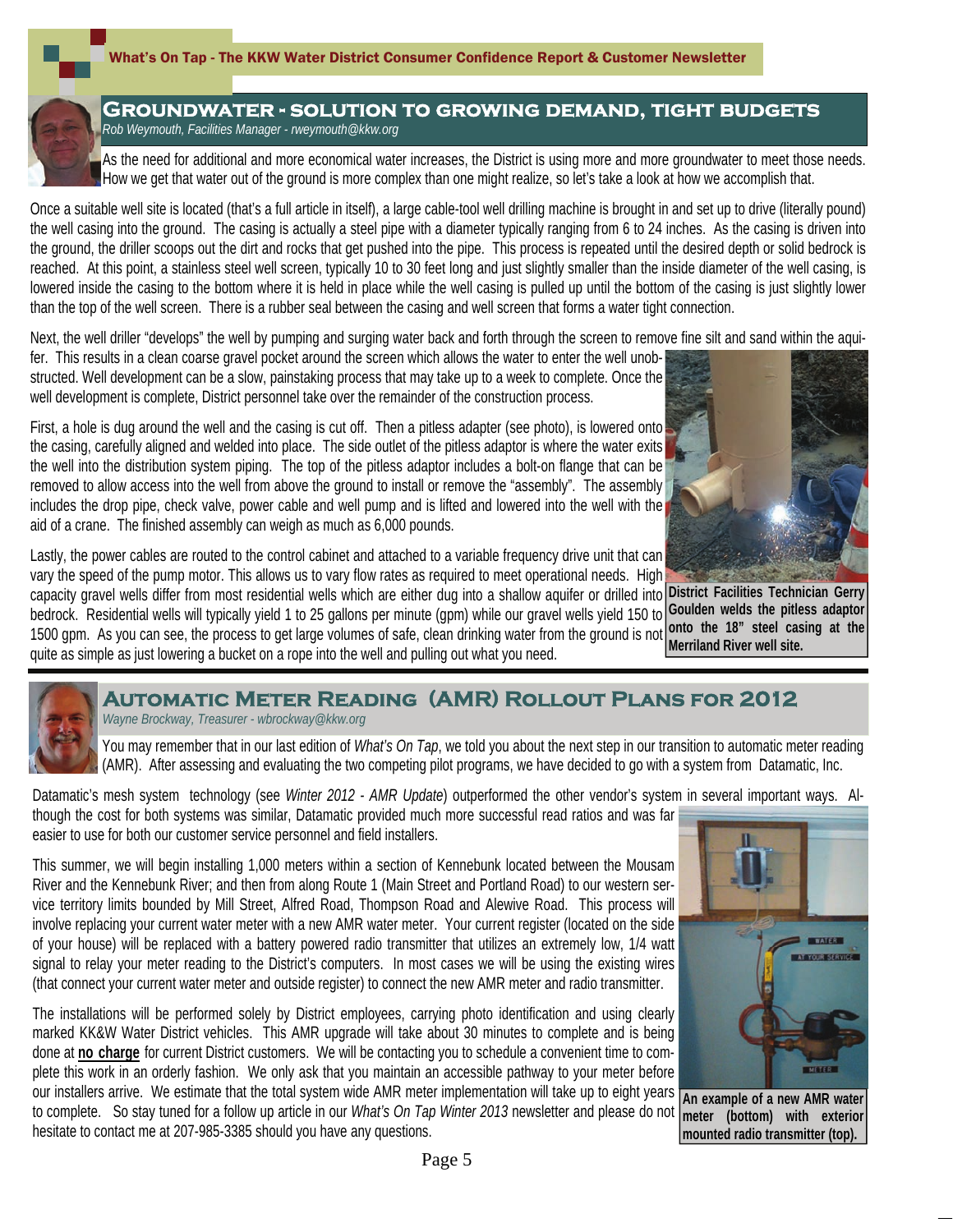#### What's On Tap - The KKW Water District Consumer Confidence Report & Customer Newsletter



# **Wonders of Water (WOW) - a good time had by all**

*Lynn Mankin, Operator - lmankin@kkw.org*

Wonders of Water, or WOW for short, is a national Girl Scout program designed to help scouts learn about water through involvement with public utilities. It gives kids a chance to explore the world of water/wastewater, where it comes from and where it goes. I recently had the privilege of helping local Troop 243 connect with numerous Water District employees to learn about their work and how each employee's job fits together to make this operation we know as the KK&W Water District run like a finely tuned Swiss watch.

Our first stop included a tour of the Filtration Plant with the girls learning how water is treated, made safe for drinking and delivered to customers. In the laboratory, we explained how jar tests help us to determine the proper chemical doses and demonstrated how the water is tested for pH, turbidity, color and chlorine residual. The girls also learned how we recycle the hydrosolids (a fancy name for small particles removed during the treatment process) into manufactured topsoil as well as how the Plant and distribution is continuously monitored and controlled by our computer controlled SCADA system, the "brains" behind the scene. At our next stop, Kathleen Chapin, Customer Service Coordinator, explained the billing process, and various business functions conducted by the Front Office. Justin Richardson, GIS Coordinator, introduced our Geographic Information System (GIS)

by showing us the computerized distribution system maps with all the water mains, valves, hydrants, booster pump stations and storage tanks. The girls had a particularly fun time locating their homes on the GIS maps. The girls also realized how fortunate they are to have safe drinking water after seeing Superintendent Norm Labbe's PowerPoint presentation on the living/water conditions in Guatemala following his recent trip there. Steve Spofford, Meter Shop & Stock Room Clerk, showed us the Meter Shop which seemed to make an impression on the girls with over 1,000 shiny brass water meters sitting on the shelves.

After leaving the Main Office, we met up with the Flushing Crew on Storer Street in Kennebunk. Plant Operators Matt Sampson and Brian McBride were hard at work flushing the distribution system, a semi-annual affair that tests and "cleans" the mains by removing any accumulated sediment. The girls were impressed when they witnessed the roar of more than 1,000 gallons per minute of water being flushed from a hydrant and creating an instant stream that rushed down the street and into a catch basin. The "perfect puddles" left behind were cool too.

Next, we visited the construction crew installing a new 16" water main on Alewive Road. District Foreman Ed Thyng explained how the pipe was prepared and connected together. The **as part of their 'Wonders of Water' program.** 



**Whoever said that water is boring has never spent a day with Girl Scout Troop 243. These bright and energetic young ladies had a blast learning all about how a water utility operates** 

large pipe and heavy equipment was deemed to be "epic" and if you ever have the chance to witness our construction crews in action, I'm sure you'll agree that their performance is indeed epic. We also visited our one million gallon tank in West Kennebunk to see just how much a million really is. This 140' tall light green steel tank is truly an impressive sight, towering above even the tallest pine trees. The WOW tour ended at Sea Road School with a blind taste test of three popular brands of bottled water and KK&W tap water. And guess what, we won! The perfect ending to a perfect day.



# **The Inevitability of Neglect - a national crisis is looming!**

*Scott Minor, Assistant Superintendent - sminor@kkw.org*

Well, there's just no way to sugarcoat it - America's water works systems are in dire straits, according to the American Water Works Association ('*Buried No Longer'* - March 2012). AWWA reports that after decades of neglect, the estimated nationwide cost to replace water pipes that have reached the end of their useful lives (typically 100 years) will exceed \$1 trillion through 2035. With our national debt at record levels (\$16 trillion and counting at last check), this means that the revenue for such a massive infrastructure renewal program can only come from one place - the ratepayers. AWWA estimates that many household water bills will triple through 2035 - ouch! As a nation, it's finally time that we bring the conversation about water (and sewer) infrastructure replacement above ground, as continued deferment is no longer a viable option.

So who's at fault and how did this happen you ask? Well, to quote cartoonist Walt Kelly, "we have met the enemy and he is us". For years, water (and sewer) systems of all sizes, at the urging of their ratepayers, have deferred systematic infrastructure renewal in order to keep rates down. And with an infrastructure that's buried (out of sight and out of mind) and designed to last a century, this "kick the can down the road" approach has been an all too easy de facto "policy" to adopt for many water utilities. In a perfect world, water systems would replace each pipe at the end of its 100-year useful expected life. Given that many water utilities have century old pipe, that would equate to replacing 1% of all system pipes each year.

So here we are, half way through 2012 and we're collectively at another fork in the road. Which way do we go? To the right or the left? Well, you'll be glad to know that for the past two decades, the KKWWD has taken the "right" path and followed the "road less traveled", replacing an average of 0.86% of our mains each year. Our proactive philosophy has not only improved system reliability, aesthetic water quality, and fire flows, but it also means that our ratepayers thankfully won't be seeing the massive rate hikes that many utilities will require in the coming years. AWWA's report, '*Infrastructure: Buried No Longer'* can be viewed on line at **www.awwa.org/government/content.cfm?ItemNumber=1062.**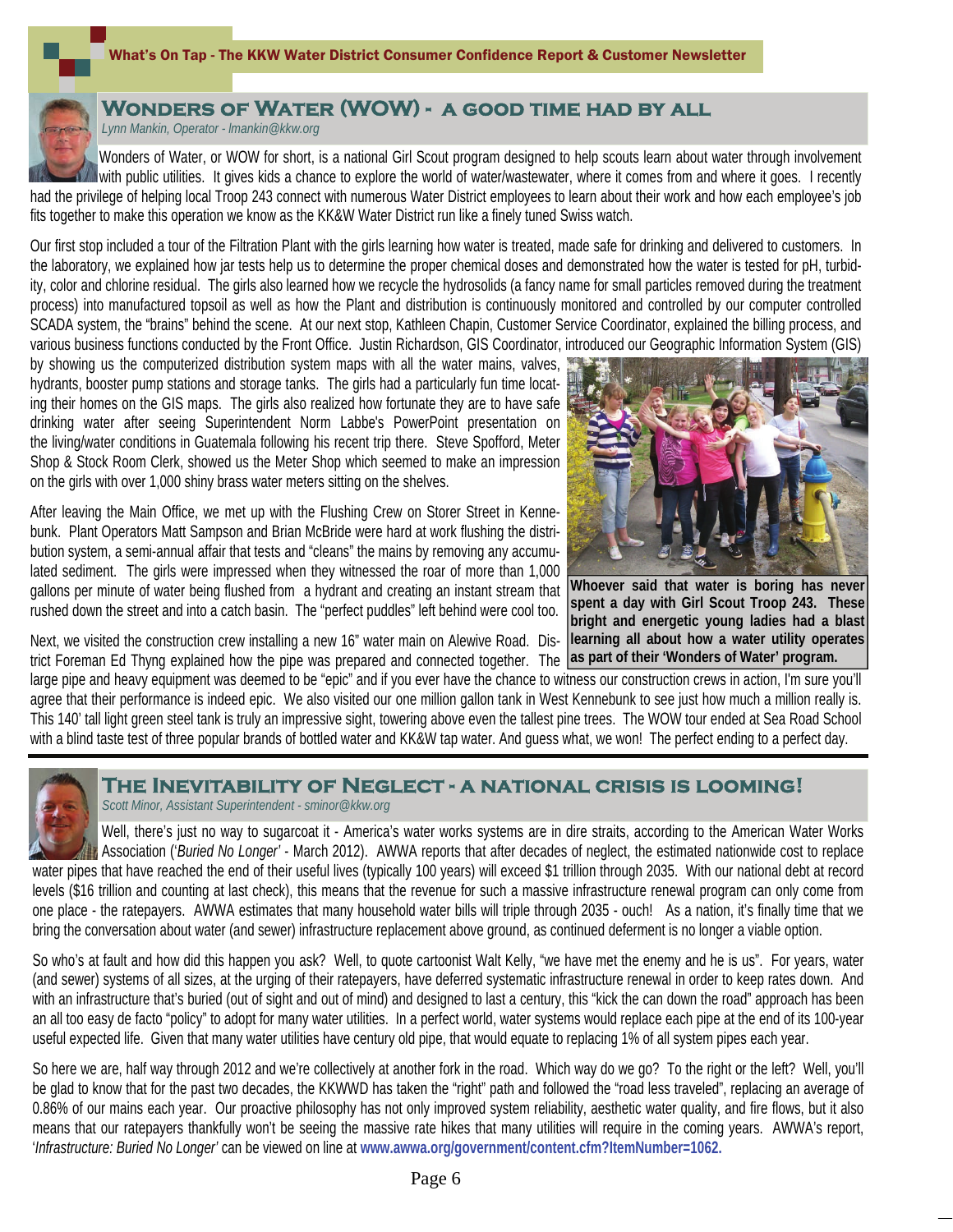

### **Customer corner - are you in line for online payments?**  *Kathleen Chapin, Customer Service Coordinator - kchapin@kkw.org*

At long last, your request to pay your bills online has been met. Though the testing time took a bit longer than expected, we are finally up and running smoothly with several online payment options available. **Any bill received after May 2, 2012 is eligible for online** 

**payment**. In addition, any outstanding balance issued with a new bill after May 2, 2012 may also be paid online. The annual accounts in the Kennebunkport area were the first batch of bills sent after May 2, 2012 and many of you have already signed up to schedule your payments automatically and to receive paperless bills. Overall the transition has been seamless with only a few common questions, as follows: **Please visit our** 

**Question:** *Why is there a service charge for credit and debit card transactions?* **Answer**: Unfortunately, the bank charges us a service fee for each transaction. In our attempt to be fair to all customers, we felt that these fees should not be absorbed by those of you not using this service. We do, however, provide a FREE payment option using electronic checks. This E-checking option also allows you 5-6 additional days to use your money than with most banks' bill payment services. **website to see how you might win an i-pod by** 

**Question:** *I've tried signing up on your website and it will not allow me to view my account - what's wrong?* **Answer:**  There are only two pieces of information required to establish your online account with us - 1) your new six digit account number and 2) your service address (or a portion of it), **exactly** as it appears on the bill. If you are still unsuccessful, we suggest putting less information in the service address field. For example, rather than "18 MAIN ST", try using only "18 MAIN". If the service address is incorrect or incomplete on the bill, you will need to type it as it appears and just let us know so we can correct and update our records. **Invoice Cloud.** 

Another great resource to help you navigate the online payment process is our FAQs, which can be found under the *Customer Service* tab on our website - **www.kkw.org**. As always, feel free to contact our office staff at 207-985-3385 if you have any questions or need additional help.

# **WATER CONSERVATION - it's easy & effective**

It's hard to imagine running out of water, especially in a place like Maine with our abundance of fresh water lakes, ponds, rivers and streams. But even here, we need to be mindful of such vital resources. From 1950 to 2000, the population of the United States doubled while public demand for water more than tripled. KKWWD's number of customer services and demand has also more than doubled during this same time period and continues to increase. This is why we have developed new groundwater sources along with continuing our efforts to protect the Branch Brook watershed.

Despite our ample supplies, not wasting water is always a good idea and there are plenty of small things that you can do to conserve water which helps us keep costs down while protecting the environment. Do small changes really matter? Consider this: each of us uses an average of 100 gallons of water per day or enough to fill 1,600 eight ounce glasses! Just think how much water you can conserve if your whole family becomes more water wary. Just shortening your shower by two minutes each day can save over 1,400 gallons per year per person. Please visit our website at **www.kkw.org** to learn the many easy and effective ways that you can save both water AND money.

# **BENEATH THE SURFACE - CONTINUED FROM PAGE 4**

firms, insurance companies or any other entity that seeks out information about our facilities. With 115 years of history and thousands of files to watch over, we must assume a packrat mentality about not wanting to toss anything out. As you may imagine, space needs are ever expanding and will ultimately fill any dedicated space assigned to that function. With a predicted inevitability, our available long-term secure record storage space reached a point where it had to be addressed. We realized that additional secure storage space was badly needed, and that our overall file system cataloging methodology needed to be revisited as part of the overall task.

To that end, we have just completed an additional fire resistant long-term storage vault within an existing building at our Main Street 'complex'. We have now embarked on the process of gathering maps and records scattered throughout the organization and integrating them into our new environment. But this process is not strictly a lift-move-stack kind of endeavor. Having a new dedicated storage facility is also providing us with a long anticipated opportunity to better organize and develop a modern computer database system capable of enhanced tracking, cataloging and data retrieval.

With over 100 years worth of data and information, we literally have 'back of the napkin' type drawings that are invaluable, but not always easily retrieved when needed. The ultimate goal of our centralized long-term storage facility is combining the permanent safe storage of valuable records with an enhanced ability to find and retrieve valuable data via a modernized database tracking system. A primary guideline that provides our organization with confidence in how we make decisions affecting our future is knowing what we've done in the past, and how we got to where we are now.

Page 7



**signing up for** 

**To promote water conservation, the KKWWD is offering 55-gallon food grade, recycled rain barrels at our cost of \$60 (\$125 retail). Please** 

**stop by if you are interested in purchasing one.**